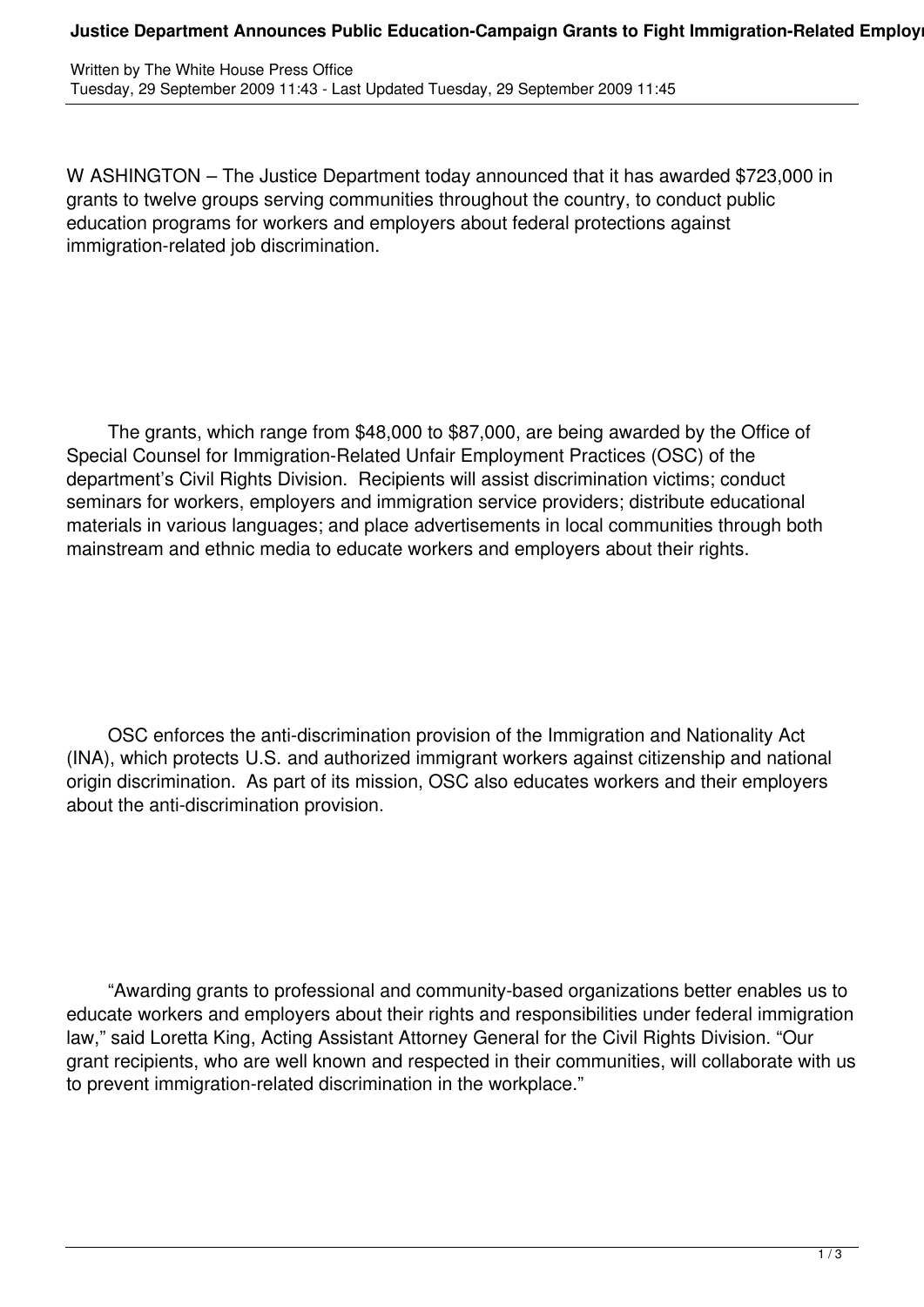## **Justice Department Announces Public Education-Campaign Grants to Fight Immigration-Related Employr**

Written by The White House Press Office Tuesday, 29 September 2009 11:43 - Last Updated Tuesday, 29 September 2009 11:45

The OSC grant recipients are:

Arizona Attorney General's Office, Civil Rights Division

Asian Pacific American Legal Center of Southern California

Catholic Charities of Dallas

Catholic Charities, Diocese of St. Petersburg, Fla.

Colorado Legal Services

Legal Aid Foundation of Los Angeles (LAFLA)

National Farm Worker Service Center

National Immigration Law Center (NILC)

New York City Human Rights Commission

Texas RioGrande Legal Aid

University of Iowa